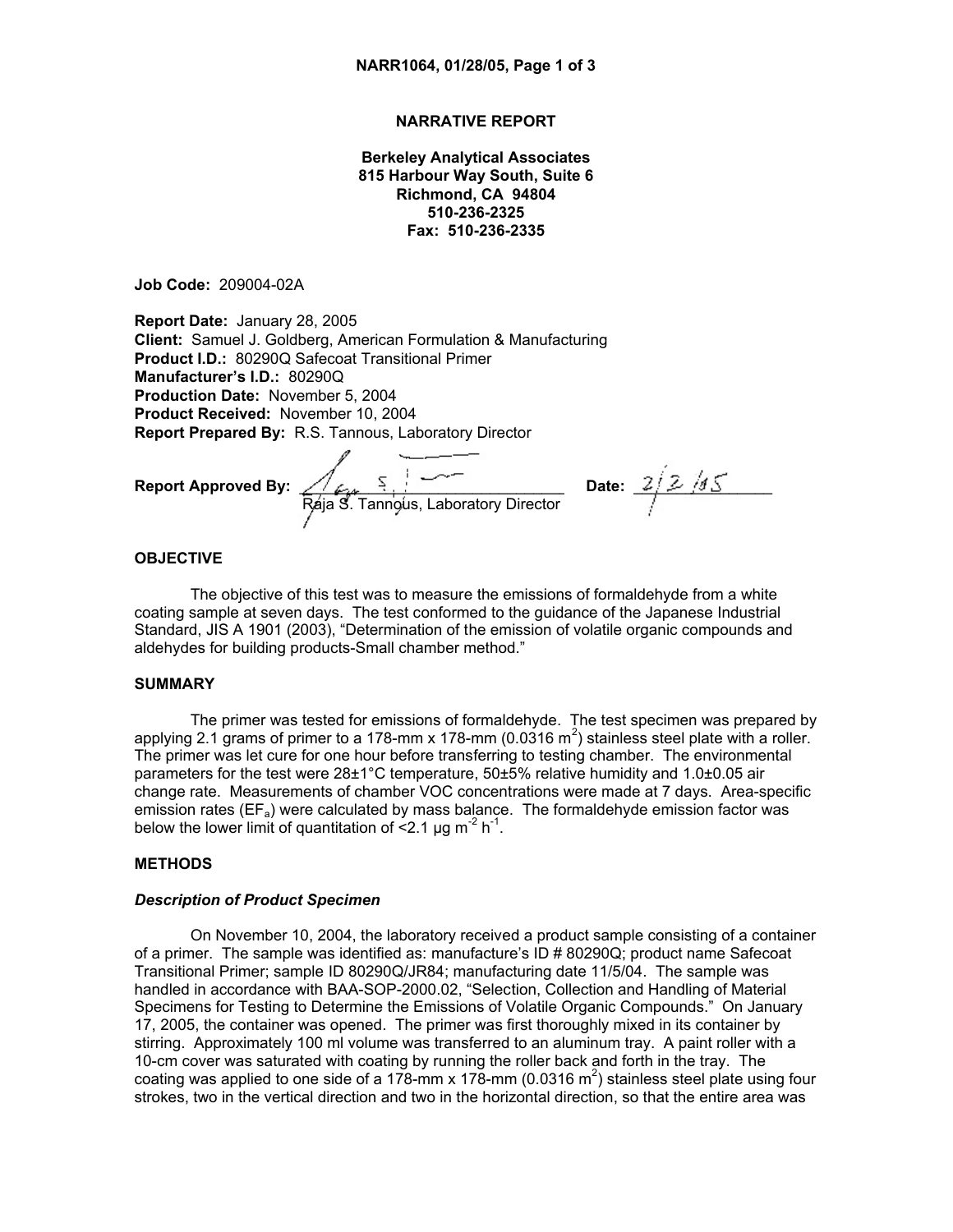uniformly covered. 2.1 Grams of primer were applied in a single film. The coated surface area was 0.0316 m<sup>2</sup>. Thus, the product loading was 66.5 g m<sup>2</sup>. The test specimen was allowed to dry for one hour before placing it on an open wire shelf in the test chamber.

# *Formaldehyde Analysis*

 The methods used for the sampling and analysis of formaldehyde and other carbonyl compounds are based on ASTM Method D-5197, "Standard Test Method for Determination of Formaldehyde and Other Carbonyl Compounds in Air (Active Sampler Methodology)."

 Sep-Pak XPoSure Aldehyde Samplers (Part number WAT047205, Waters, Corp.) are used to collect air samples for formaldehyde and other low-molecular weight carbonyl compounds. Air is pulled through a sampler, and the acidified 2,4-dinitrophenylhydrazine (DNPH) reagent in the sampler reacts with carbonyl compounds to form the stable hydrazone derivatives that are retained by the sampler. The hydrazone derivatives are eluted from a sampler with acetonitrile. An aliquot of the sample is analyzed for the hydrazone derivatives of formaldehyde and acetaldehyde using reverse-phase high-performance liquid chromatography (HPLC) with UV detection. The absorbance of the derivatives is measured at 360 nm. The mass responses of the resulting peaks are determined using multi-point calibration curves prepared from standard solutions of the hydrazone derivatives.

## *Testing for Emissions of Formaldehyde from Materials Using Small-Volume Chambers*

 The methods used for the measurement of emissions of VOCs from this product specimen are based on the Japanese Industrial Standard, JIS A 1901 (2003), "Determination of the emission of volatile organic compounds and aldehydes for building products-Small chamber method," English edition.

 The chamber consists of a 67-L, stainless steel cylindrical vessel with a stainless-steel lid equipped with three fittings. The chamber is held in an incubator that is maintained at  $28\pm10$  C. Purified air from a clean air generator is introduced into the chamber through one fitting with a stainless-steel tubing extension. The inlet flow rate of  $1.12\pm0.06$  standard L min<sup>-1</sup> is regulated with electronic mass-flow controllers (calibrated at 25° C and 1 atm. pressure). The gas stream is split into two streams. One of these is passed through a bubbler containing distilled water. This saturated gas stream is mixed with the dry gas stream to produce a humidified gas stream with a relative humidity (RH) of 50±5% that is then introduced into the chamber. A humidity probe (Model HMD 30YB, Vaisala) is inserted into the chamber through a second fitting on the lid. Chamber temperature and humidity are measured and recorded throughout the test. Gas exits and is sampled for the analytes of interest at the other fitting on the lid. Atmospheric pressure at the laboratory is near 1 atm. Prior to use, the chamber and fittings are cleaned by washing them with hot water and a detergent.

 A clean, empty chamber is operated at the same testing conditions for at least three hours prior to a test. Chamber background concentrations are measured. Then, the chamber is opened and the material specimen is positioned on a wire rack approximately near the center of the chamber. To initiate a test, the chamber is sealed and ventilated. At specified times, gas samples are collected at the chamber exhaust. The sample flow rates are regulated with electronic massflow controllers (calibrated at  $25^{\circ}$  C and 1 atm. pressure). Aldehyde samples are collected on XPoSure Aldehyde Samplers at a flow rate of 0.65 standard L min-1. For this test, a 78-L gas sample for the analysis of formaldehyde was collected 7-days after initiating the test period. The parameters for the emissions test are summarized in Table 1.